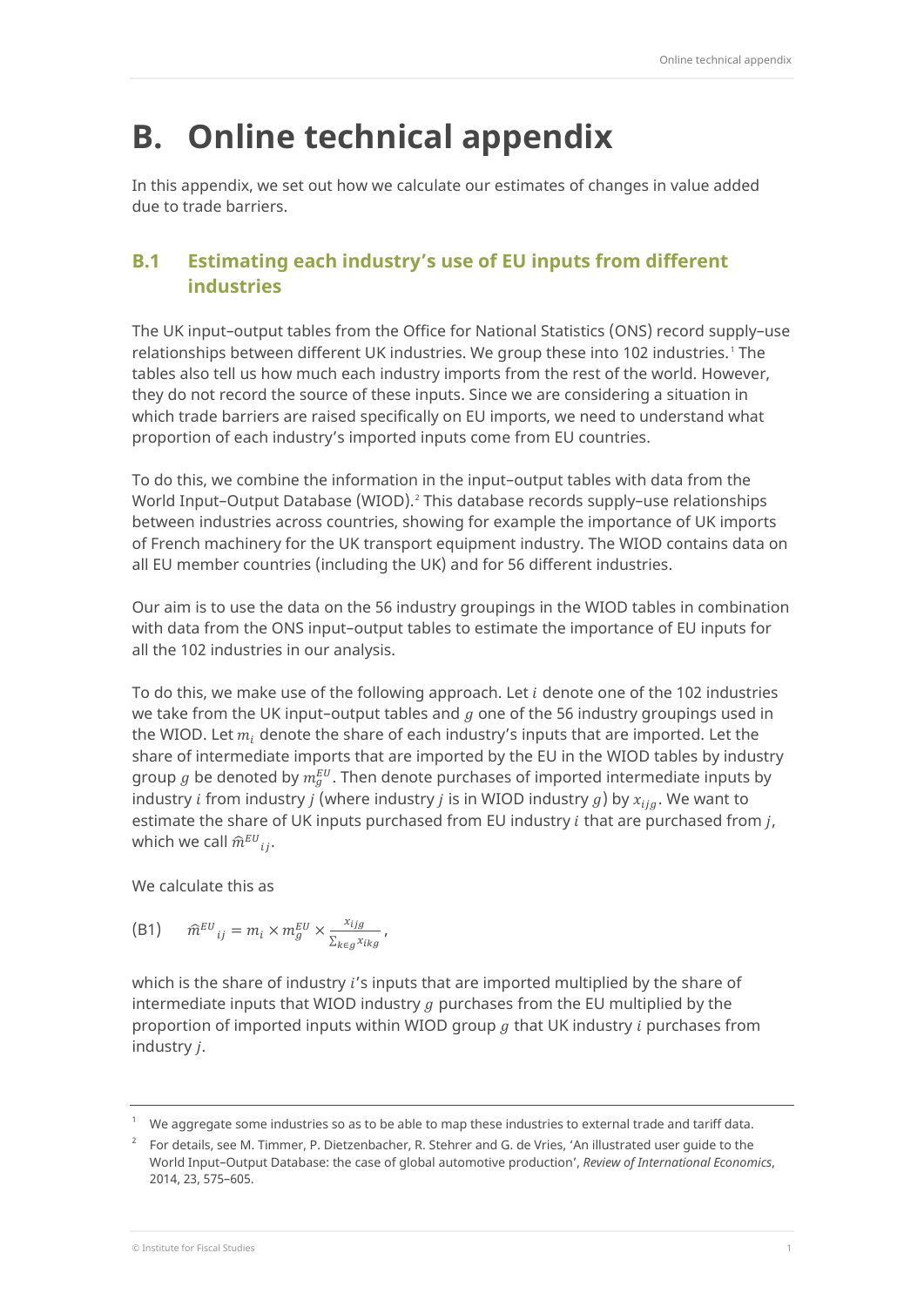### **B.2 Calculating industry-level exposure measures**

Our exposure measures can be thought of as capturing the change in each industry's *value added* (the value of output less the value of inputs) under the assumption that UK industries do not change their output levels. To obtain these, we calculate: the price change needed to ensure that demand for each industry's output remains constant after trade barriers are introduced; the change in input costs per unit of output each industry experiences; and, from those, the proportional change in each industry's value added.

#### **Change in demand for output**

Demand for output produced by industry  $i$  is given by

(B2) 
$$
X_i = X_i^{EU} + X_i^{NEU} + X_i^{Final} + \sum_j X_{ij}^{Inter},
$$

which is the sum of exports to the EU  $X_i^{EU}$ , exports to non-EU destinations  $X_i^{NEU}$ , UK final demand  $X_i^{Final}$  and intermediate demand for inputs from other UK industries  $X_{ij}^{Inter}.$ 

This means we can write the proportional change in output as

$$
\text{(B3)} \qquad \hat{X}_i = \sigma_i^{EU} \hat{X}_i^{EU} + \sigma_i^{NEU} \hat{X}_i^{NEU} + \sigma_i^{Final} \hat{X}_i^{Final} + \sum_i \frac{\gamma_{ij}^{UK} x_j}{x_i} \hat{X}_{ij}^{Inter} \; ,
$$

where  $\hat{x}$  denotes a proportional change in some variable  $x$ .  $\sigma_i^{EU}$ ,  $\sigma_i^{NEU}$  and  $\sigma_i^{Final}$  refer to the shares of output for each industry sold to the EU, to non-EU countries and for final consumption in the UK and  $\gamma_{ij}^{0K}$  is the value of inputs from industry  $j$  needed to produce a unit of industry  $i$ 's output  $X_i$ .

It is convenient to write (B3) in terms of vectors and matrices, with each row denoting an industry. Letting bold terms denote vectors/matrices, we can write the following system of equations:

$$
\text{(B4)} \qquad \widehat{X} = \Sigma^{EU} \widehat{X}^{EU} + \Sigma^{NEU} \widehat{X}^{NEU} + \Sigma^{Final} \widehat{X}^{Final} + S \widehat{X}^{Inter} \ ,
$$

where  $\Sigma^{EU}$ , for example, is a diagonal matrix with  $\sigma^{EU}_1 \ldots \sigma^{EU}_N$  on the diagonal.  $\bm{S}$  is a matrix with  $\frac{\gamma_{ij}^{UK}X_j}{X}$  $\frac{1}{X_i}$  in element *ij*.

Let us now assume that UK firms view inputs from the EU, non-EU and UK as imperfect substitutes. In particular, let us assume that they are combined with a constant elasticity of substitution (CES) production function. This implies that the change in intermediate demand for UK output given a marginal change in prices of EU imports is given by

(B5) 
$$
\hat{X}_{ij}^{Inter} = \hat{X}_j + \xi_j (\theta_{ij}^{UK} - 1) \hat{P}_i + \xi_j \theta_{ij}^{EU} \hat{\tau}_i^{EU,M},
$$

where  $\xi_j$  is the elasticity of substitution between UK, non-EU and EU inputs, and  $\theta^{UK}_{ij}$  and  $\theta_{ij}^{EU}$  are the shares of inputs used by industry  $j$  from industry  $i$  that are drawn from the UK and the EU respectively.  $\hat{\tau}^{EU, M}_i$  is the change in the *ad valorem* trade cost applying to imports of goods or services produced by industry  $i$  from the EU following Brexit, and  $\hat{P}_i$  is the output price change for UK output produced by industry  $i$ . Substituting (B5) into (B4) and rearranging gives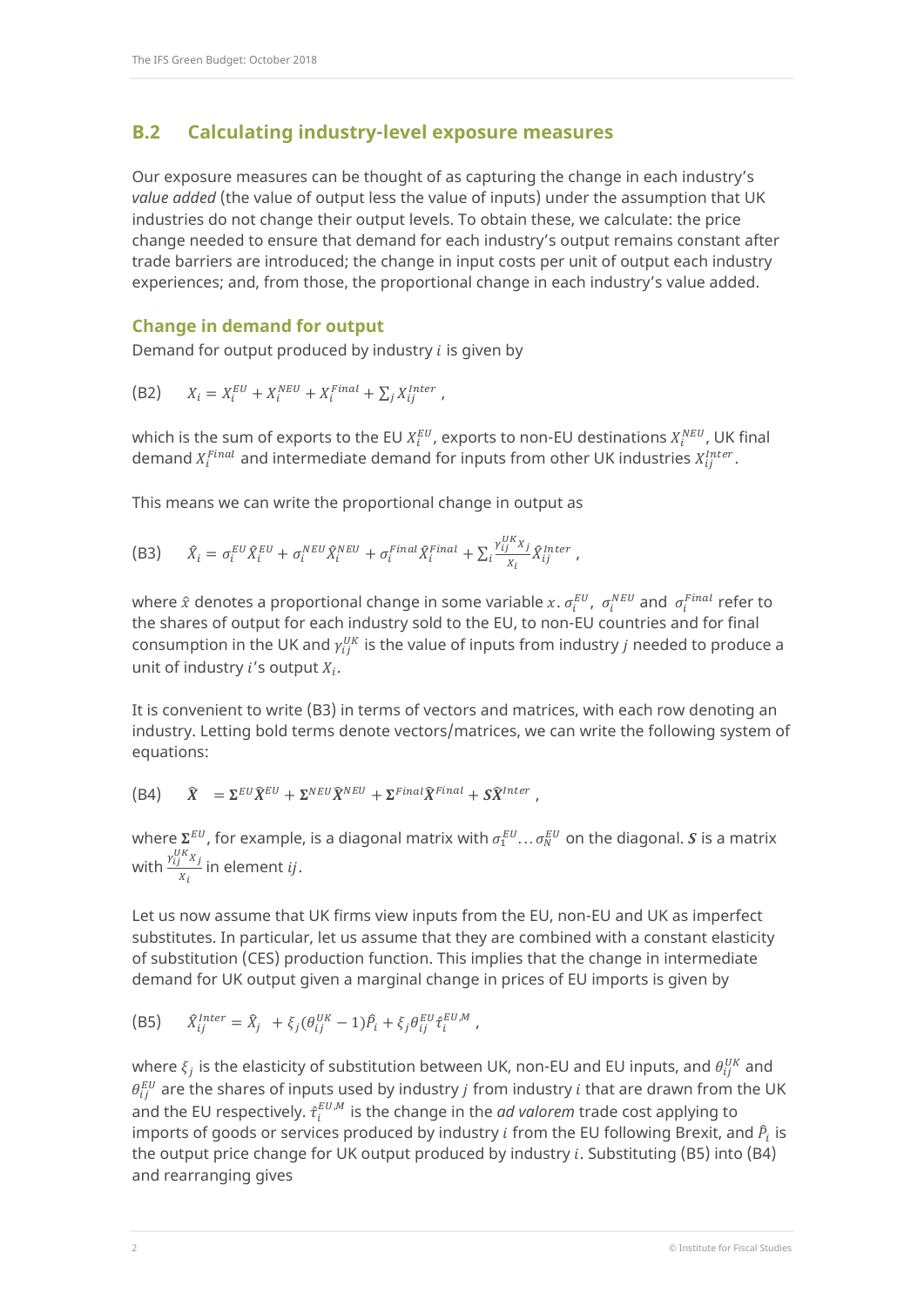(B6) 
$$
\hat{X} = (I - S)^{-1} (\Sigma^{EU} \hat{X}^{EU} + \Sigma^{NEU} \hat{X}^{NEU} + \Sigma^{Final} \hat{X}^{Final} + B^{EU} \hat{\tau}^{EU,M} + B^{UK} \hat{P}),
$$

where  $\bm{B}^{EU}$  has diagonal entries  $\sum_j \frac{v_{ij}^{U K} x_j}{x_i}$  $a_j \frac{m_j m_j}{x_i} \xi_j \theta_{ij}^{EU}$  and  $B^{UK}$  has diagonal entries  $\sum_j \frac{\gamma_{ij}^{UK}X_j}{X}$  $\int \frac{f(y-x)}{x_i} \xi_j(\theta_{ij}^{UK} - 1)$ . Finally, we can also write

(B7) 
$$
\widehat{X} = (I - S)^{-1} (\Sigma^{EU} E^{EU} (\widehat{P} + \widehat{\tau}^{EU,X}) + \Sigma^{Final} (E^{UK,EU} \widehat{\tau}^{EU,M} + E^{UK} \widehat{P})
$$

$$
+ \Sigma^{NEU} E^{NEU} \widehat{P} + B^{EU} \widehat{\tau}^{EU,M} + B^{UK} \widehat{P}),
$$

where  $E^{UK}$ ,  $E^{EU}$  and  $E^{NEU}$  are matrices of elasticities of demand for UK output in the UK, EU and non-EU countries respectively,  $\hat{\tau}^{EU,X}$  is a vector of changes in the *ad valorem* trade costs that apply to exports to the EU after Brexit and  $E^{UK, EU}$  is a matrix of cross-price elasticities giving the proportional change in demand for UK output by final consumers given a proportional change in the price of EU imports.

To pin down these elasticities for a given set of estimated trade elasticities, we need to impose some structure on consumers' preferences. We assume Cobb–Douglas preferences for demand across industries, but CES demands for different national varieties within each industry. That is, we assume that consumers in both the EU and the UK maximise utility  $U$  of the following form:

(B8) 
$$
U = \sum_i \alpha_i \ln c_i ,
$$

where

(B9) 
$$
c_i = \left[ \pi_i^{UK} (c_i^{UK})^{\frac{\rho_i - 1}{\rho_i}} + \pi_i^{EU} (c_i^{EU})^{\frac{\rho_i - 1}{\rho_i}} + \pi_i^{NEU} (c_i^{NEU})^{\frac{\rho_i - 1}{\rho_i}} \right]^{1/2}.
$$

where  $\rho_i$  is the elasticity of substitution for industy  $i$  and  $c_i^{U K}$ ,  $c_i^{EU}$  and  $c_i^{NEU}$  are goods or services produced by industry  $i$  in the UK, EU and non-EU respectively.  $\pi_i^{\,\,\,\mu\,\,\kappa},\pi_i^{\,\,\,\kappa\,\,\theta}$  and  $\pi_i{}^{NEU}$  are parameters that determine consumers' preferences over these national varieties. Given these preferences, it follows that the demand elasticity for UK output given a change in the price of EU inputs is

$$
(B10) \quad \epsilon_i^{UK,EU} = -s_i^{EU}(1-\rho_i) \; ,
$$

where  $s_i^{EU}$  is the market share of EU producers in final demand for the output of industry .

Assuming that the market share of UK exporters in the EU-wide market is 'small', the elasticity of demand from EU consumers for UK output is  $-\rho_i$ .

We take the values of  $\rho_i$  and  $\xi_i$  for each industry using (1 plus) the trade elasticity estimates in Caliendo and Parro (2015).<sup>[3](#page-2-0)</sup> For service industries, for which Caliendo and Parro do not provide estimates, we follow Costinot and Rodríguez-Clare (2014) in choosing

<span id="page-2-0"></span><sup>3</sup> L. Caliendo and F. Parro, 'Estimates of the trade and welfare effects of NAFTA', *Review of Economic Studies*, 2015, 82, 1–44.